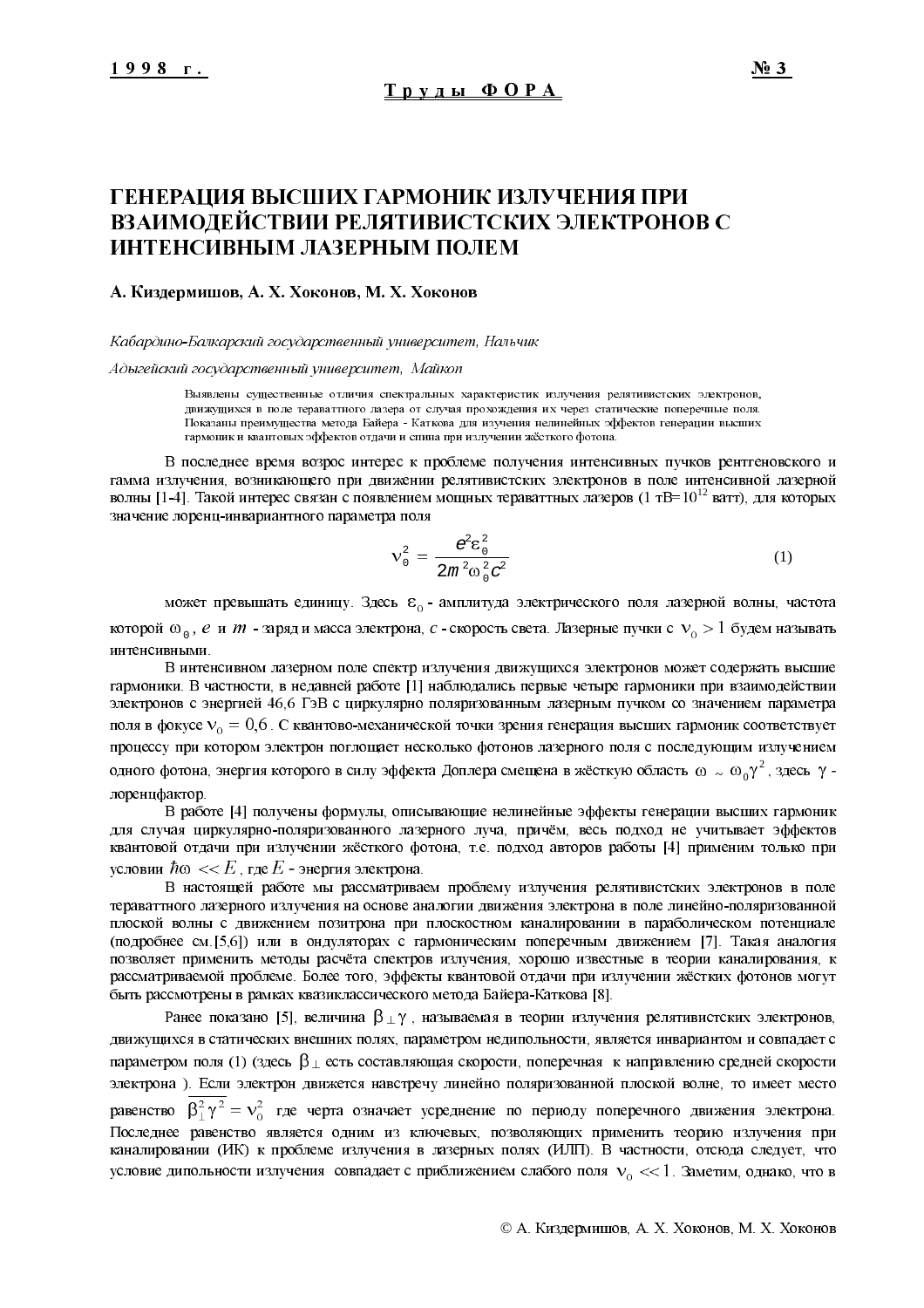отличие от ИК, в случае ИЛП дипольное приближение применимо даже тогда, когда энергии излучаемых фотонов становятся порядка энергии электронов, а поскольку поперечное движение в поле плоской волны существенно гармоническое, то излучается только одна гармоника с резким дипольным максимумом в спектре. При движении же в поперечных статических полях, когда излучение есть результат рассеяния виртуальных фотонов на электроне, такая ситуация на практике не реализуется, потому что параметр недипольности  $\beta_{\perp}\gamma$  растёт с ростом энергии (при каналировании, например,  $\beta_{\perp}\gamma$  ......  $^{TM}$  $\sim$   $\gamma^{1/2}$ ) и когда угол отклонения электрона внешним полем превышает характерный угол излучения (т.е. когда  $\beta \perp \gamma >> 1$  ), то становится существенным излучение высших гармоник и спектр определяется формулами синхротронного типа.

Помимо параметра поля (1) нас будут интересовать ещё два лоренцинварианта  $a$  и  $\chi$ :

$$
a = \frac{2\hbar k_0^p p_\mu}{m^2 c^2} \approx \frac{2\hbar \Omega_0 \gamma^2}{E},
$$
  

$$
\chi = \frac{e\hbar |F_{\mu\nu}p^\nu|}{m^2 c^4} \approx \frac{e\hbar c}{m^2 c^2} (1 + \beta)\gamma,
$$
 (2)

где  $\varepsilon = \varepsilon_0 \cos \omega_0 (t + z / c)$  - величина электрического поля в лазерной волне,  $k_0^{\mu}$ -4-волновой вектор падающей лазерной волны,  $p_{\mu}$  - 4-импульс электрона,  $F_{\mu\nu}$ - тензор электромагнитного поля. Величина  $\Omega_0 = \omega_0 (1 + \beta)$  имеет смысл частоты поперечных осцилляций электрона в поле плоской волны. Приближённые равенства в (2) справедливы при  $\gamma << 1$ . В этом случае с точностью до  $\beta_{\perp}^4$  величина  $a$  не зависит от времени, а зависимость от времени инварианта  $\chi$  входит только через  $\epsilon = \epsilon(t)$ . Правая часть формул (2), как и всё последующее рассмотрение, относится с случаю, когда средняя скорость электронов направлена против лазерного луча. Параметр  $\chi$  хорошо известен в теории электромагнитных процессов в постоянных внешних полях [8].

Квазиклассическая формула Байера - Каткова приводит к следующему результату для спектра фотонов излучённых электроном, движущимся навстречу линейно - поляризованной плоской волне

$$
N_0^{-1} \frac{d^3 N}{du dz d\varphi} = \frac{3}{\pi a} \sum_{k=1}^{\infty} \left[ g_{class}^{(k)} + \frac{u u'}{2} \left( g_{class}^{(k)} + \frac{j_{2k}^2}{2 \nu_0^2} \right) \right],
$$
 (3)

где

$$
g_{class}^{(k)} = j_{1k}^2 + \frac{\eta_k^2}{2v_0^2} j_{2k}^2 - \sqrt{2} \frac{\eta_k}{v_0} j_{1k} j_{2k} \cos \varphi
$$
 (4)

где  $u = \hbar \omega / E$ ,  $u' = u / (1 - u)$ ,  $\eta_k^2 = ak / u' - \nu_0^2 - 1$ ,  $z = ct$ . Для заданного номера гармоники  $k$ частота изменяется в пределах  $0 < u' < a k / (1 + v_0^2)$ . Величины  $j_{1k}$  и  $j_{2k}$  выражаются через функции Бесселя  $J_n(x)$  аналогично тому, как это делалось для похожих задач [6,7].

$$
j_{1k} = B^{-1} \sum_{m=-\infty}^{\infty} (k+2m) J_m(A) J_{k+2m}(B),
$$
  
\n
$$
j_{2k} = \sum_{m=-\infty}^{\infty} J_m(A) J_{k+2m}(B),
$$
\n(5)

где  $A = (2a)^{-1}v_0^2u'$  è  $B = 2\sqrt{2}a^{-1}v_0u'\eta_k\cos\varphi$ . Величина  $N_0$  в (3) показывает полное число фотонов, излучаемых на единицу длины в слабом лазерном поле, когда  $v_0 \ll 1$ .

$$
N_0 = \frac{2}{3c} \alpha v_0^2 \Omega_0 \tag{6}
$$

где  $\alpha = 1/137$ .

Формулы (3) - (5) являются точным решением в рамках применимости квазиклассического метода Байера - Каткова, т.е. при  $\gamma >> 1$ . Согласно (3) форма спектра определяется в общем случае двумя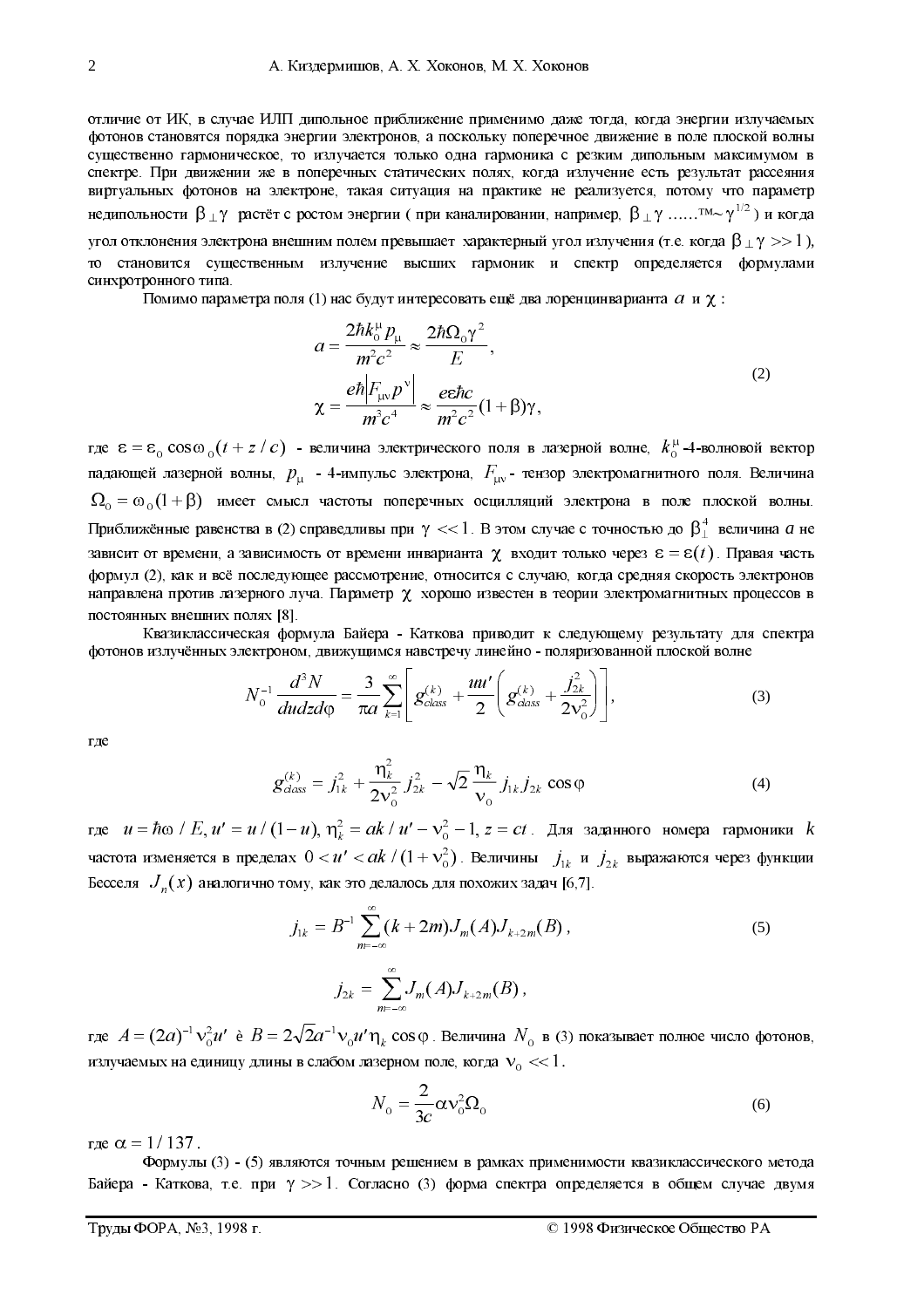инвариантными параметрами (2). Первый член  $g_{class}^{(k)}$  в квадратных скобках (3) соответствует результату классической электродинамики, в котором сделана замена  $u \rightarrow u/(1-u)$ , тогда как второй член, содержащий произведение ии' связан со спином.

Общая формула (3) существенно упрощается в двух предельных случаях, когда  $v_0 \ll 1$  (слабое внешнее поле) и  $v_0 > 1$  (сильное поле).

Случай  $v_0 \ll 1$  соответствует дипольному приближению. В этом случае спектр определяется всего одним инвариантом а. Квантовые дипольные формулы хорошо известны в теории взаимодействия плоской волны с движущимися электронами. В отличие от случая ИК дипольное приближение при движении в поле плоской волны справедливо при сколь угодно больших энергиях электронов, если только выполняется условие  $v_0 \ll 1$ . При каналировании, например, ситуация, в которой бы играли роль квантовые эффекты и при этом спектр излучения описывался бы дипольными формулами на практике никогда не реализуется. потому что при достаточно больших энергиях, когда роль квантовой отдачи и спина становится существенной (это энергии  $E > 500-100$  ГэВ), условие дипольности излучения с неизбежностью нарушается. В этом смысле способ получения жёстких поляризованных фотонов с  $\hbar\omega \sim E$  с помощью лазеров с  $V_0 \sim 0.2$ -0.5 имеет преимущества перед излучением в ориентированных кристаллах тем, что спектр излучения обладает большей степенью монохромматичности и при этом отсутствует многофотонный фон в мягкой части спектра. Такой фон, связанный с высокой кратностью излучения, является неизбежным при каналировании электронов и позитронов с энергиями  $E \ge 50{\text -}100$  ГэВ [9,10]. При меньших или при больших значениях  $v_0$  эти преимущества излучения в поле плоской волны теряются. Так, при  $v_0 \ll 1$ полная вероятность излучения, определяемая формулой (6) сравнительно мала. При  $v_0 > 1$  увеличивается роль нелинейных эффектов в комптоновском рассеянии и спектр становится более широким. Кроме того, в сверхинтенсивных лазерных полях также становится существенной кратность излучения [1] и увеличивается роль такого деструктивного фактора, как выталкивание электрона из лазерного пучка за счёт неоднородного пространственного распределения интенсивности по его поперечному сечению [11].

Форма спектра излучения (3) упрощается также и в пределе  $v_0 > 1$ , когда становится определяющим вклад больших  $k >> 1$ . В этом случае спектр также определяется только одним параметром (теперь уже  $\chi$ ) и представляет собой хорошо известную квантовую синхротронную формулу, усреднённую по периоду поперечного движения  $T = 2\pi/\Omega_0$ , причём связь параметра  $\chi$  с инвариантами  $a$  и  $v_0$ такова:  $\chi = a v_0 \sin(\Omega_0) / \sqrt{2}$ . Такое синхротронное приближение применимо, если выполняется условие

$$
\mathbf{v}_0^2 u \mathbf{a}^{-1} (1 - u)^{-1} > 1. \tag{7}
$$

Синхротронное приближение успешно применяется для расчёта спектров излучения электронов с энергиями свыше 100 ГэВ в ориентированных кристаллах [8,9], причём чем больше энергия электрона, тем с большей степенью точности применимо синхротронное приближение. Однако в рассматриваемом случае, наоборот, при заданном значении параметра поля V<sub>0</sub> условие применимости синхротронного приближения нарушается с ростом энергии электронов, как это следует из (7).

Результаты расчётов для лазерного луча с длиной волны 1 мкм представлены на рисунках 1 -3, где представлены спектры излучаемых на единице длины фотонов N в единицах (6), где частота фотонов показана в единицах  $u = \hbar \omega / E$ . Пунктирные линии соответствуют дипольному приближению. Сплошные линии показывают вклад первых нескольких гармоник. Видно, что увеличение интенсивности лазерного поля (т.е.  $V_0$ ) при заданной энергии (т.е. *a*) приводит к увеличению вклада высших гармоник в излучение и к сильному отличию спектра от дипольного. Рост же параметра а (т.е. энергии электронов) при заданной интенсивности лазерного излучения приводит, наоборот, к подавлению вклада высших гармоник и к смещению спектра в область более высоких энергий фотонов. Из рисунка 1 следует, что уже при а=6 вклад спина в излучение жёстких фотонов является определяющим (пунктирная кривая 2 на рис.1 показывает вклад спинового члена в спектр в дипольном приближении).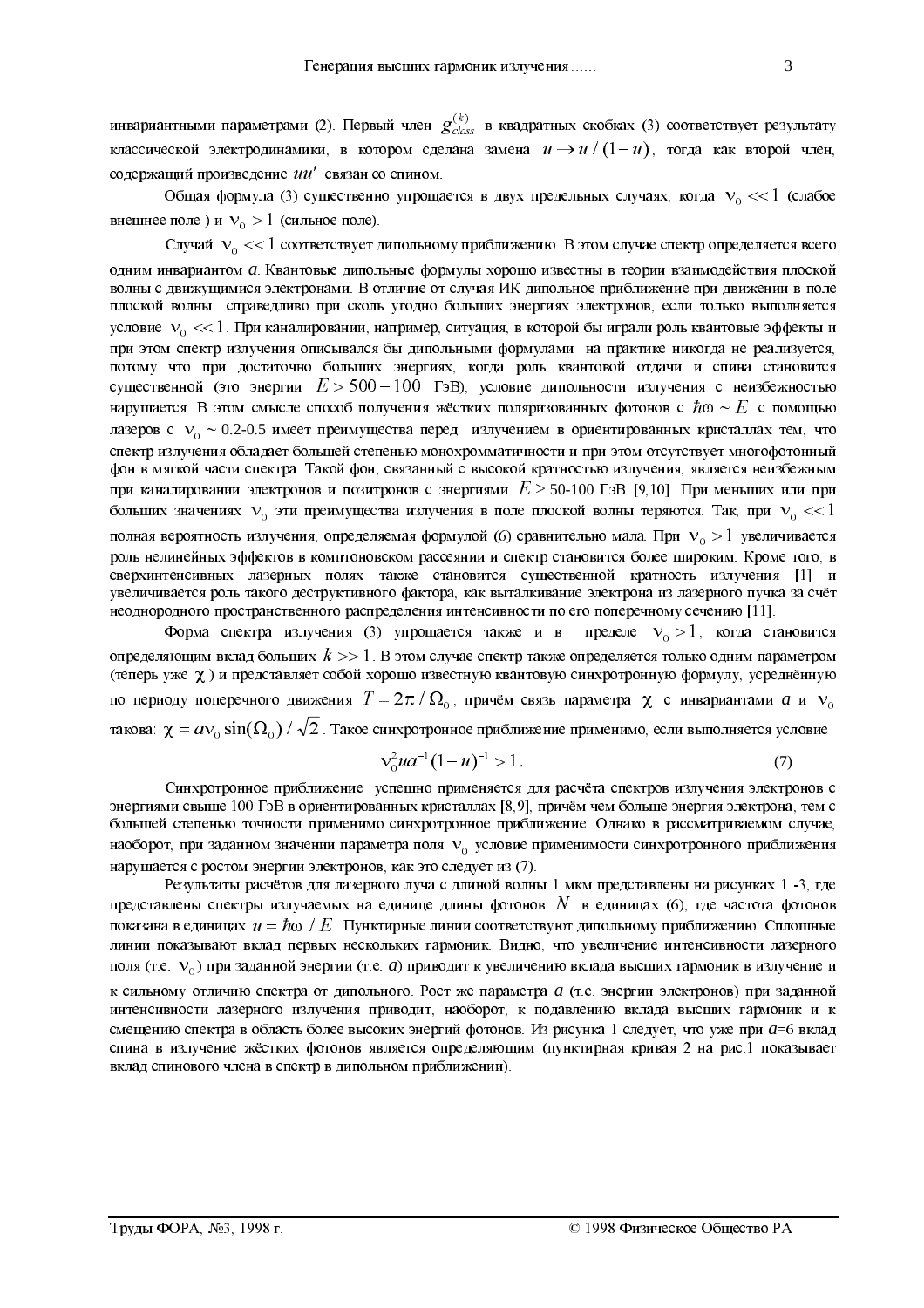

Рис. 1. Спектр фотонов в сравнительно слабом лазерном поле при  $a = 6$  и  $v_0 = 0.5$ . Пунктирная линия 1 - спектр в дипольном приближении, пунктирная линия 2 - вклад спинового члена в том же приближении. Сплошные линии - точный расчёт.



Рис. 2. То же, что и на рис. 1, но для  $a = 3$  и  $V_0 = 1$ .